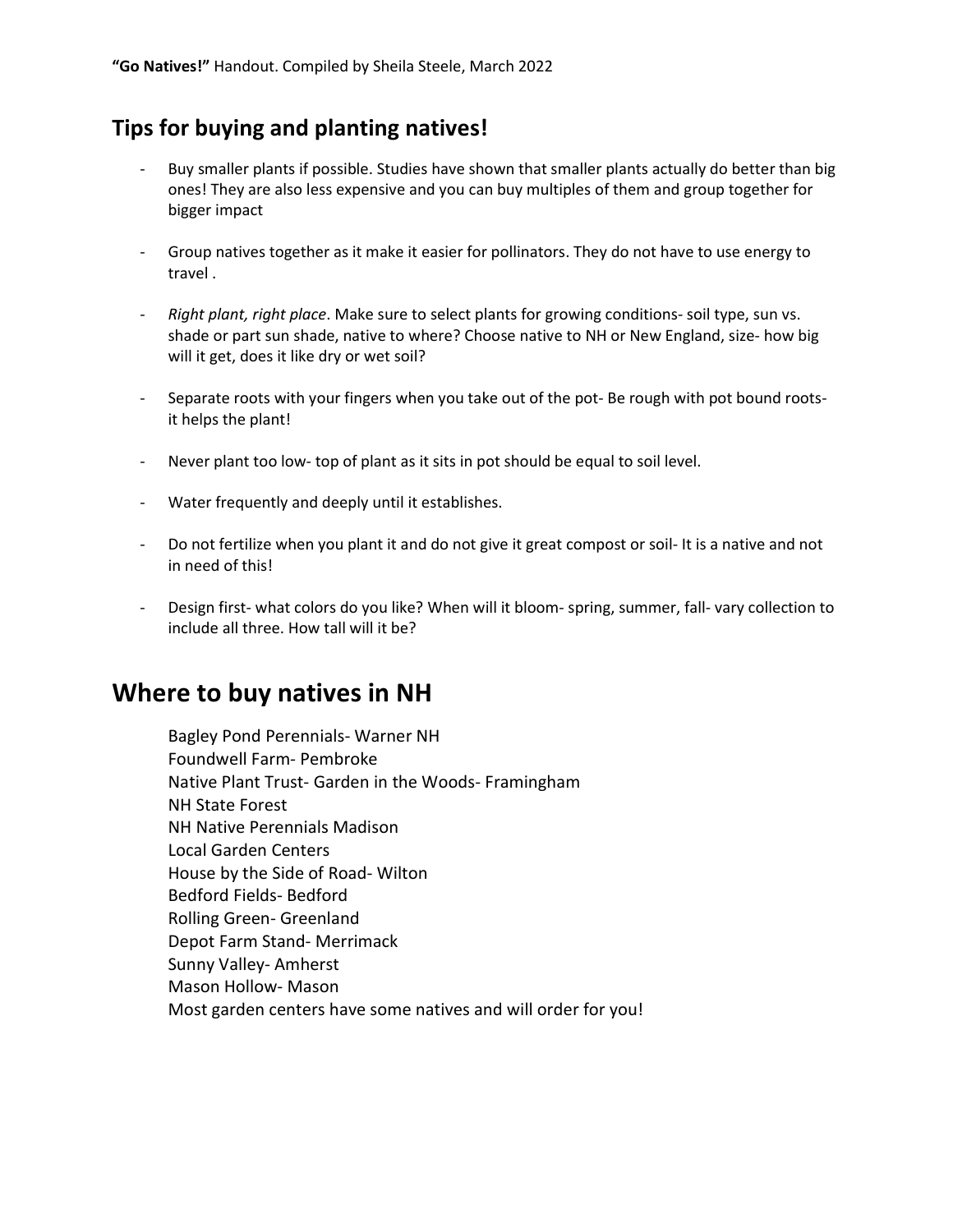## Great Books on Natives

#### The Pollinator Victory Garden- Kim Eierman

Bringing Nature Home by Douglas Tallamy New book- Nature's Best Hope

Wildflowers of New England- Ted Elliman and NE Wildflower Society

Native Plants of the Northeast Donald Leopold

Integrated Landscape- Following Nature's Lead- Lauren Chase Rowel , Mary Tebo et.al

How to Raise a Wild Child- Scott Sampson- wonderful book on kids and nature appreciation!

National Wildlife Federation: Attracting Birds, Butterflies, and Other Backyard Wildlife by David Mizejewski

Native Plants for New England Gardens by Mark Richardson and Dan Jaffe

The Green Garden by Ellen Sousa

The Best Plants For New Hampshire Gardens And Landscapes by NH Plant Growers Assn. in partnership with UNHCE

Attracting Native Pollinators by the Xerces Society

Great Natives for Tough Places by Niall Dunne

Pollinators of Native Plants by Heather Holm

Essential Native Trees and Shrubs for the Eastern United States: The Guide to Creating a Sustainable Landscape by Tony Dove and Ginger Woolridge

# Organizations to join or research- great information!

National Wildlife Federation- certifying agency for wildlife habitats

WildOnes!

NDAL- New Directions for American Landscapes

Native Plant Trust

UNH Cooperative Extension